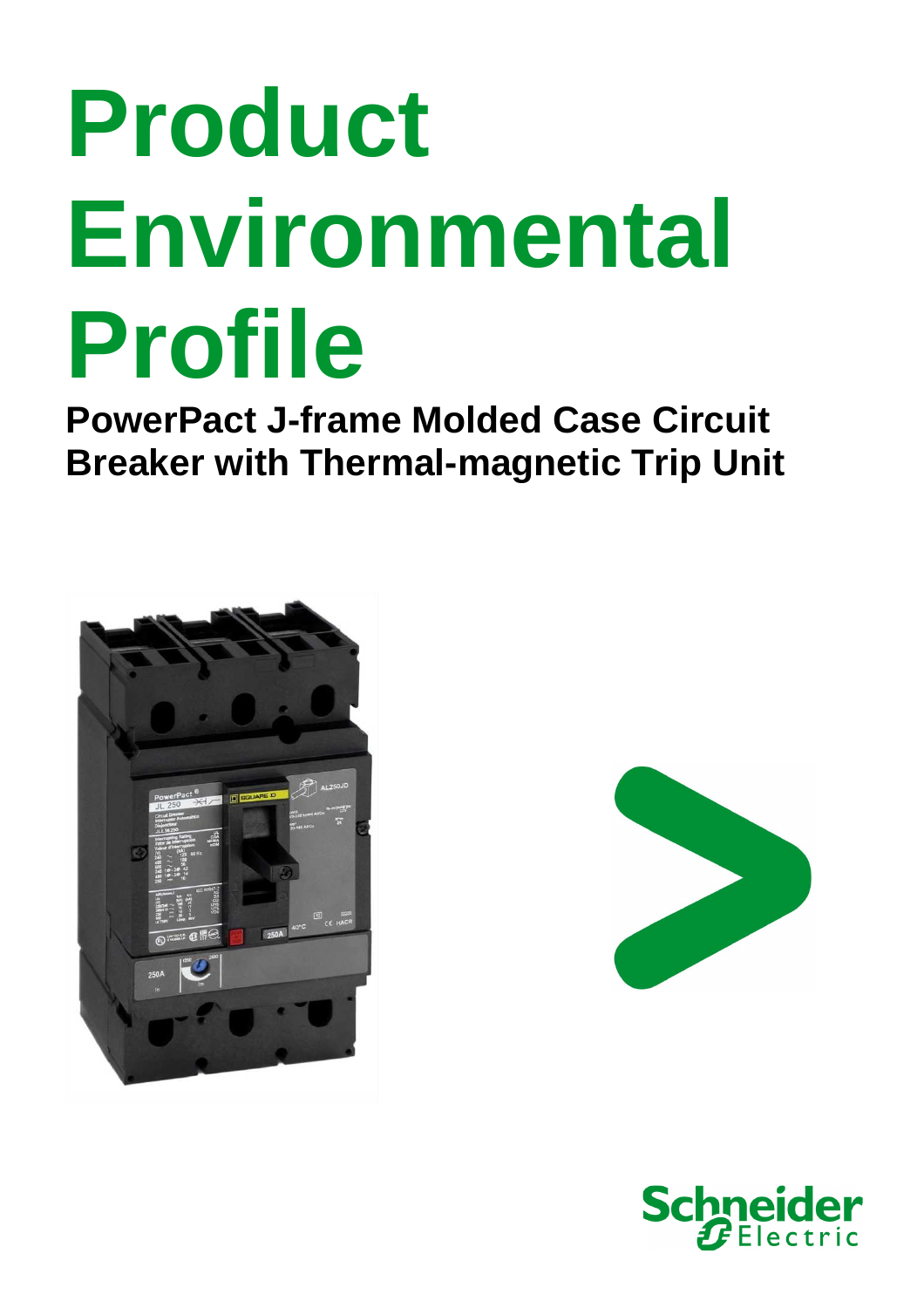#### **Product overview**

The main purpose of the PowerPact J-frame Molded Case Circuit Breaker (MCCB) with thermal-magnetic trip unit product range is to protect electrical systems from damages caused by overloads and short circuits.

This range consists of:

- Current rating of 150A to 250A
- 2 or 3 pole,
- fixed or draw-out circuit breaker

The representative product used for the analysis is the JGL36250 PowerPact J-frame 3 pole 250A 600V MCCB.

The environmental impacts of this referenced product are representative of the impacts of the other products of the range which are developed with a similar technology.

The environmental analysis was performed in conformity with ISO 14040.

### **Constituent materials**

The mass of the product range is from 3.7 lbs (1,678 g) to 7.2 lbs (3,266 g) including packaging. It is 5.1 lbs (2,291 g) for the JGL36250. The constituent materials are distributed as follows:



#### **Substance assessment**

Products of this range are designed in conformity with the requirements of the RoHS directive (European Directive 2002/95/EC of 27 January 2003) and do not contain, or only contain in the authorised proportions, lead, mercury, cadmium, hexavalent chromium or flame retardants (polybrominated biphenyls - PBB, polybrominated diphenyl ethers - PBDE) as mentioned in the Directive

Details of ROHS and REACH substances information are available on the Schneider-Electric Green Premium website. (http://www2.schneider-electric.com/sites/corporate/en/products-services/green-premium/green-premium.page )

# **Manufacturing**

The PowerPact J-frame MCCB product range is manufactured at a Schneider Electric production site on which an ISO14001 certified environmental management system has been established.

# **Distribution**

The weight and volume of the packaging have been optimized. The PowerPact J-frame MCCB with thermal-magnetic trip unit (ref. JGL36250) packaging weight is 211.8 g. It consists of 189.9 g cardboard, 21.6 g paper and 0.35 g polyethylene film.

The product distribution flows have been optimised by setting up local distribution centres close to the market areas.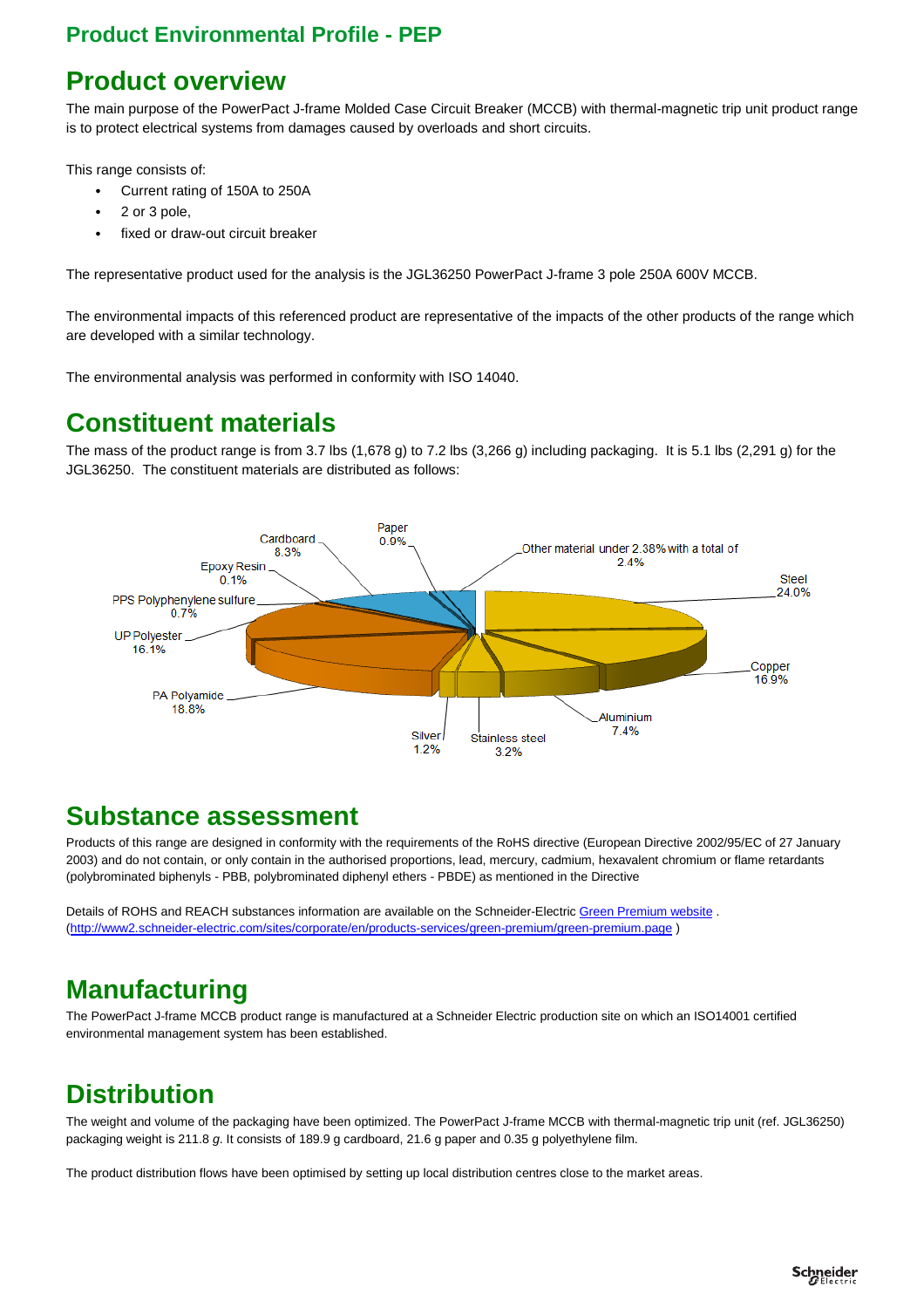#### **Use**

The products of the PowerPact J-frame MCCB with thermal-magnetic trip unit range do not generate environmental pollution (noise, emissions) requiring special precautionary measures in standard use.

The dissipated power depends on the conditions under which the product is implemented and used. This dissipated power is between 44.7 W and 87.8 W for the PowerPact J-frame Molded Case Circuit Breaker with thermal-magnetic trip unit product range. It is 87.8 W for the referenced PowerPact J-frame 3P 250A 600V (ref. JGL36250).

This thermal dissipation represents less than 0.03% of the power which passes through the product. The product range does not require special maintenance operations.

# **End of life**

At end of life, the products in the PowerPact J-frame MCCB with thermal-magnetic trip unit range have been optimized to decrease the amount of waste and allow recovery of the product components and materials.

The PowerPact J-frame MCCB with thermal-magnetic trip unit product range doesn't need any special end-of-life treatment. According to countries' practices this product can enter the usual end-of-life treatment process.

The recyclability potential of the products has been evaluated using the "ECO DEEE recyclability and recoverability calculation method" (version V1, 20 Sep. 2008 presented to the French Agency for Environment and Energy Management: ADEME). According to this method, the potential recyclability ratio is: 51%

As described in the recyclability calculation method this ratio includes only metals and plastics which have proven industrial recycling processes.

# **Environmental impacts**

Life cycle assessment has been performed on the following life cycle phases: Materials and Manufacturing (M), Distribution (D), Installation (I) Use (U), and End of life (E).

Modeling hypothesis and method:

- the calculation was performed on the JGL36250
- product packaging: is included
- installation components: no special components included.

- scenario for the Use phase: this product range is included in the category energy passing product: (assumed service life is 20 years and use scenario is: power dissipation is 87.8 W full load with the loading rate of 30% and service uptime is 100%)

- the geographical representative area for the assessment is United States and the electrical power model used for calculation is American model.

End of life impacts are based on a worst case transport distance to the recycling plant (1000km)

#### **Presentation of the product environmental impacts**

Data calculated for product use for a period of 20 years.

| <b>Environmental indicators</b>                         | <b>Unit</b>        | PowerPact J-Frame 3P 250A 600V (ref. JGL36250) |                        |                      |      |                      |                 |
|---------------------------------------------------------|--------------------|------------------------------------------------|------------------------|----------------------|------|----------------------|-----------------|
|                                                         |                    | $S = M + D$<br>$+1+U+E$                        | M                      | D                    |      | U                    | E.              |
| <b>Air Acidification</b>                                | kg H+ eq           | $1.68 10^{-1}$                                 | $3.8810^{3}$           | $3.1910^{5}$         | 0.00 | $1.64~10^{-1}$       | $2.96 10^{-5}$  |
| Air toxicity                                            | m <sup>3</sup>     | $2.0110^8$                                     | $7.6010^6$             | 4.72~10 <sup>4</sup> | 0.00 | $1.9310^{8}$         | 4.42 $10^4$     |
| <b>Energy Depletion</b>                                 | MJ                 | $1.28110^{4}$                                  | 2.56 $10^2$            | 3.09                 | 0.00 | $1.25110^{4}$        | 2.13            |
| <b>Global Warming Potential</b>                         | $kg CO2$ eq.       | $9.7610^{2}$                                   | 1.48110 <sup>1</sup>   | $2.4410^{-1}$        | 0.00 | $9.6110^{2}$         | $1.5110^{-1}$   |
| <b>Hazardous Waste Production</b>                       | kg                 | 2.0810 <sup>1</sup>                            | $5.6710^{-1}$          | $9.10 10^{-5}$       | 0.00 | 2.0210 <sup>1</sup>  | $1.87 10^{-7}$  |
| <b>Ozone Depletion Potential</b>                        | kg CFC-11 eq.      | $1.9510^{-5}$                                  | $1.9710^{-6}$          | $1.7310^{7}$         | 0.00 | $1.74~10^{-5}$       | $2.86 10^{-10}$ |
| <b>Photochemical Ozone</b><br><b>Creation Potential</b> | kg $C_2H_4$ eq.    | $1.81 10^{-1}$                                 | $5.94 10^{-3}$         | $2.12 10^{-4}$       | 0.00 | $1.74~10^{-1}$       | $3.76 10^{-5}$  |
| <b>Raw Material Depletion</b>                           | $Y-1$              | $1.73 10^{-12}$                                | $1.72 10^{-12}$        | 4.21 $10^{-18}$      | 0.00 | 1.42 $10^{-14}$      | $3.09 10^{-18}$ |
| <b>Water Depletion</b>                                  | dm3                | $1.86 10^3$                                    | 1.67 $10^2$            | $2.9310^{-1}$        | 0.00 | 1.69 $10^3$          | $1.57 10^{-2}$  |
| <b>Water Eutrophication</b>                             | kg $PO_4^{3-}$ eq. | $5.26 10^{-3}$                                 | $2.1810^{3}$           | $4.0710^{-6}$        | 0.00 | $3.0810^{3}$         | $2.8110^{-7}$   |
| <b>Water Toxicity</b>                                   | m <sup>3</sup>     | $8.2410$ <sup>1</sup>                          | $1.03110$ <sup>1</sup> | $3.4110^{2}$         | 0.00 | 7.20 10 <sup>1</sup> | $6.4610^{2}$    |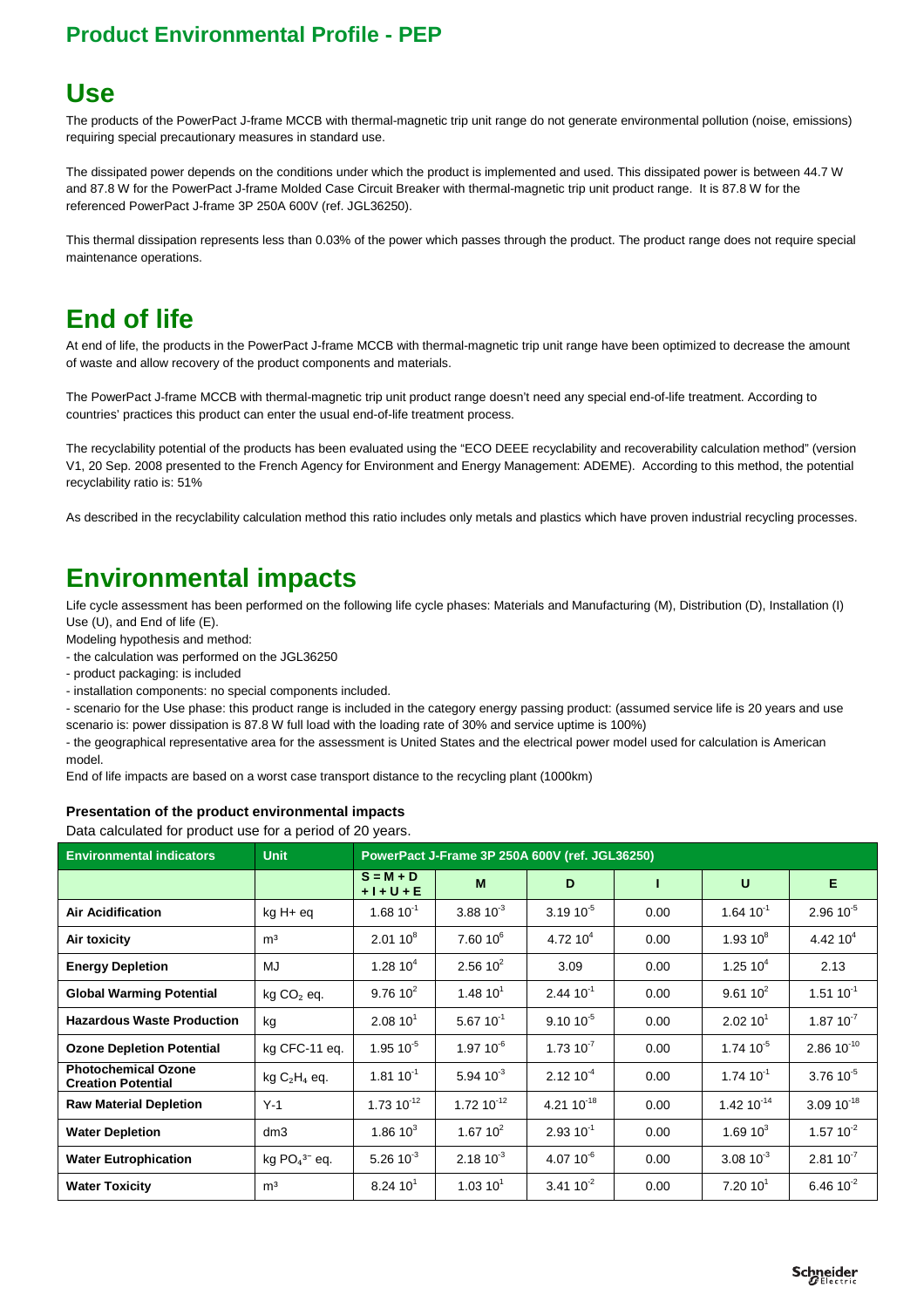Life cycle assessment has been performed with the EIME software (Environmental Impact and Management Explorer), version 5.1, and with its database version 2013-02.

The Use Phase is the life cycle phase which has the greatest impact on the majority of environmental indicators.

According to this environmental analysis, proportionality rules may be used to evaluate the impacts of other products of this range: the RMD impact of the products of the family may be proportional extrapolated by the mass of product. The other environmental indicators of the other products in this family may be proportional extrapolated by power dissipation of the product.

# **System approach**

As the products of the range are designed in accordance with the RoHS Directive (European Directive 2002/95/EC of 27 January 2003), they can be incorporated without any restriction in an assembly or an installation subject to this Directive.

Please note that the values given above are only valid within the context specified and cannot be used directly to draw up the environmental assessment of an installation.